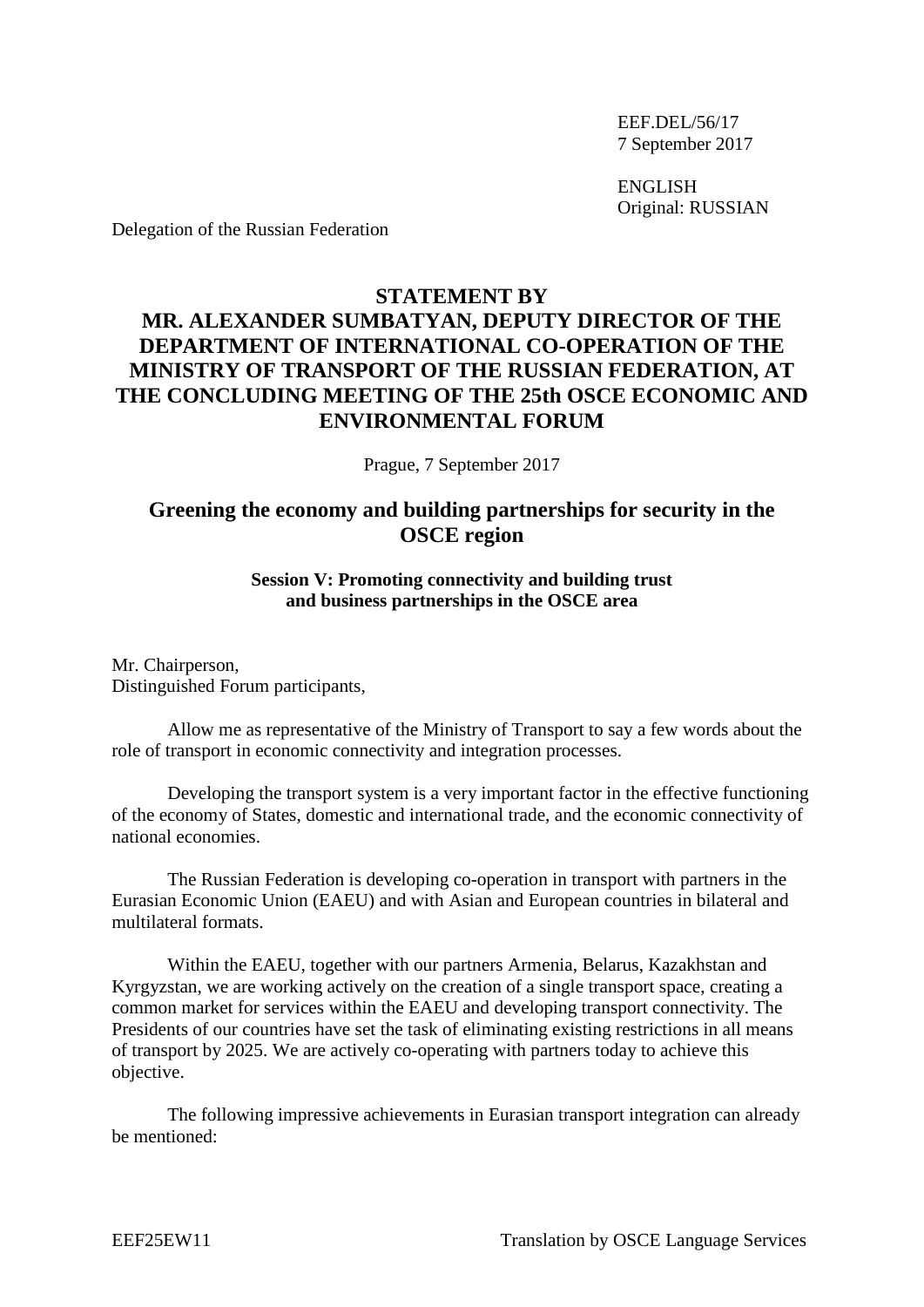In road transport, bilateral and transit traffic is possible without permits and a programme of gradual liberalization of freight road transport in the EAEU continues to be implemented.

Regarding internal waterways, we are in the process of signing an agreement on navigation that is very important for our partners.

In air transport, we are taking concrete steps to develop air traffic, harmonize legislation, ensure fair and bona fide competition and, in the long term, create a common "Eurasian" airspace.

As far as railways are concerned, common rules have been adopted for the provision of rail infrastructure services and a procedure has been defined to regulate it, including a basic tariff policy, and the unification of rail tariffs and the elaboration and adoption of unified technical regulations are proceeding.

We also co-operate in the training of transport sector staff.

We are devising approaches together for co-operation with major international institutions such as the Silk Road Economic Belt. As a participant in this co-operation, Russia is contributing to strengthening connectivity in logistics, transport infrastructure and intermodal transport.

International transport transverses our countries by the shortest routes and with a common regulatory and customs space, which ensures that freight can be delivered with a minimum delay. The establishment of transcontinental transport corridors through the EAEU with harmonized characteristics will make it possible to optimize international economic structures and in this way to improve access to raw material sources and new market outlets while significantly reducing delivery times and simplifying the organization of controls.

The north-south and east-west corridors are among the most important for us. Together we are devising ways of increasing their competitiveness by improving customs legislation and tariff policy, simplifying freight transit documentation and elaborating a technological framework for co-operation in different transport modes.

The north-south international transport corridor is 7,200 km in length and has been created to speed up transit from India, Iran and other countries of the Persian Gulf to the north and west of Europe. On the agenda is the drafting and signing of an agreement on mutual recognition of customs controls of goods being transported along this corridor.

Efforts are currently being made to increase traffic between China and Europe in the west-east corridor on the railways of Russia, Kazakhstan and Belarus by providing shippers with a dependable and competitive service with fixed and transparent tariffs and guaranteed minimum delivery delays.

Moreover, a road transport route from Europe to western China is currently being planned, which passes through the territory of Russia and Kazakhstan and, in the future, Belarus. The Northern Sea Route is an important segment of the route from Europe to Asia. It could link up in future with the planned twenty-first-century Maritime Silk Road initiated by our Chinese colleagues.